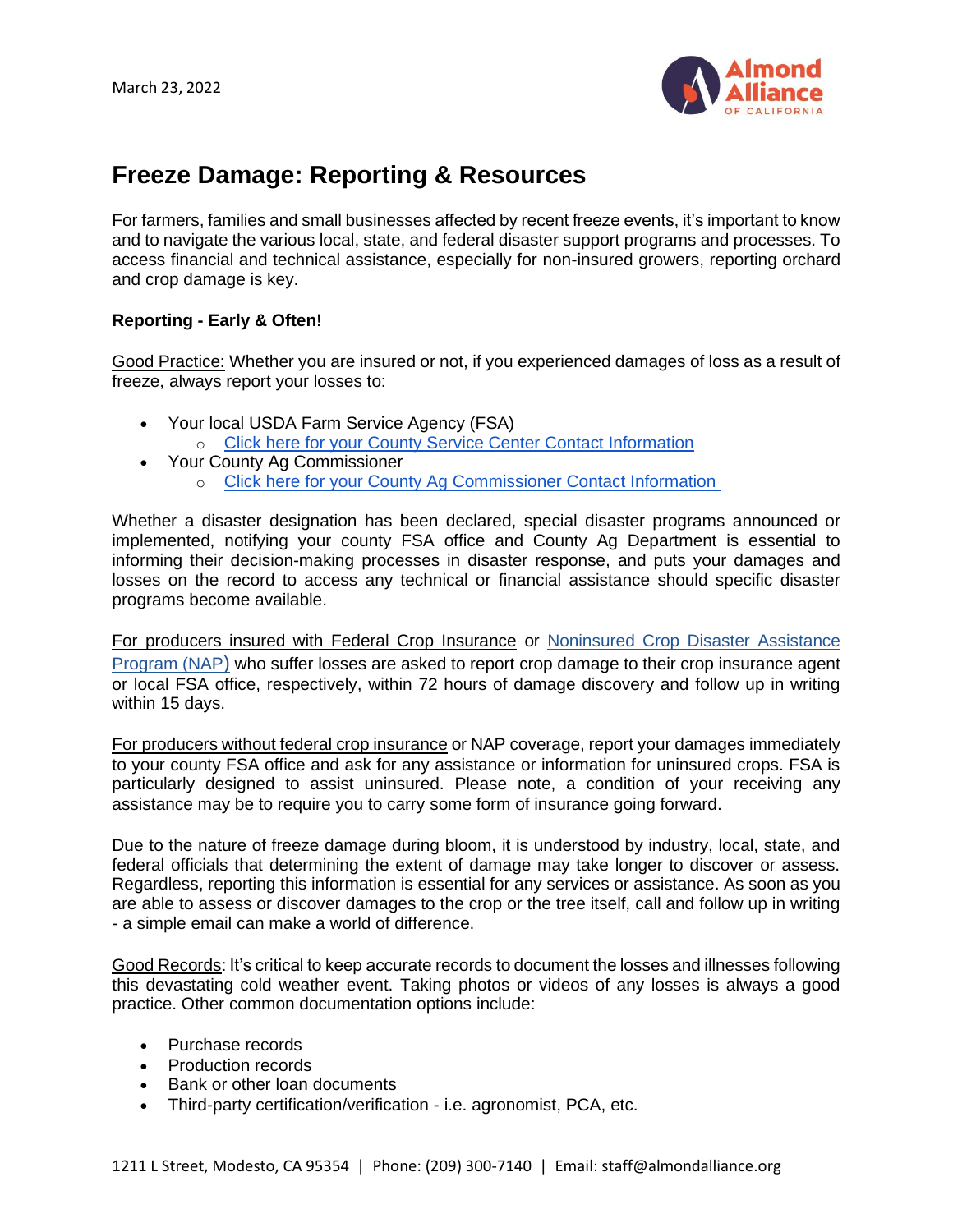If you receive any pushback from anyone in this process, stay cool, and politely insist that your call and email be noted and kept on file. Contact the members of your USDA FSA County Committee; these are growers and producers like you, whose job it is to represent your specific county's needs within the USDA structure. Call the Almond Alliance who will assist you with next steps.

## **Assistance - You never know if you don't ask.**

Your local USDA FSA, NRCS, and RMA staff in the regional, state and county offices are prepared with a variety of program flexibilities and other assistance to residents, agricultural producers and impacted communities. You just have to ask.

Below is a summary of standing programs that may be able to provide you with some immediate assistance.

## Farm Service Agency

- The [Tree Assistance Program](https://www.fsa.usda.gov/programs-and-services/disaster-assistance-program/tree-assistance-program/index) provides financial cost-share assistance to qualifying orchardists and nursery tree growers to replant or, where applicable, rehabilitate eligible trees, bushes, and vines lost by natural disasters. NAP or Federal Crop Insurance often only covers the crop and not the plant. A qualifying mortality loss in excess of 15 percent (in excess of normal mortality) must be sustained to trigger assistance.
- The [Emergency Conservation Program](https://www.fsa.usda.gov/programs-and-services/conservation-programs/emergency-conservation/index) can assist landowners and forest stewards with financial and technical assistance to restore damaged farmland.
- [Noninsured Crop Disaster Assistance Program \(NAP\)](https://www.fsa.usda.gov/programs-and-services/disaster-assistance-program/noninsured-crop-disaster-assistance/index) provides financial assistance to producers of non-insurable crops to protect against natural disasters that result in lower yields or crop losses, or prevents crop planting.
- Farm Loans
	- o [Microloans](https://www.fsa.usda.gov/Assets/USDA-FSA-Public/usdafiles/FactSheets/2019/microloans-fact_sheet-aug_2019.pdf) offer more flexible access to credit and serve as an attractive loan alternative for smaller farming operations, like specialty crop producers. Often simpler to apply, and faster to approve, these are excellent options for immediate operating capital during a disaster. Up to \$50,000 for an operating loan.
	- o [Farm Operating Loans](https://www.fsa.usda.gov/Assets/USDA-FSA-Public/usdafiles/FactSheets/farm_loans_overview-factsheet.pdf) are a valuable resource to start, maintain and strengthen a farm or ranch. Maximum loan amount of \$400,000.
	- o [The Emergency loan program i](https://www.fsa.usda.gov/programs-and-services/farm-loan-programs/emergency-farm-loans/index)s triggered when a natural disaster is designated by the Secretary of Agriculture, or a natural disaster or emergency is declared by the President under the Stafford Act.

#### Risk Management Agency

• [Crop Insurance](https://www.rma.usda.gov/) – provides indemnity payments to growers who purchased crop insurance for production and quality losses related to drought and other weather hazards, including losses from an inability to plant caused by an insured cause of loss.

## Natural Resource Conservation Service

• [Environmental Quality Incentives Program](https://www.nrcs.usda.gov/wps/portal/nrcs/main/national/programs/financial/eqip/) (EQIP) – provides agricultural producers with financial resources and one-on-one help to plan and implement improvements on the land